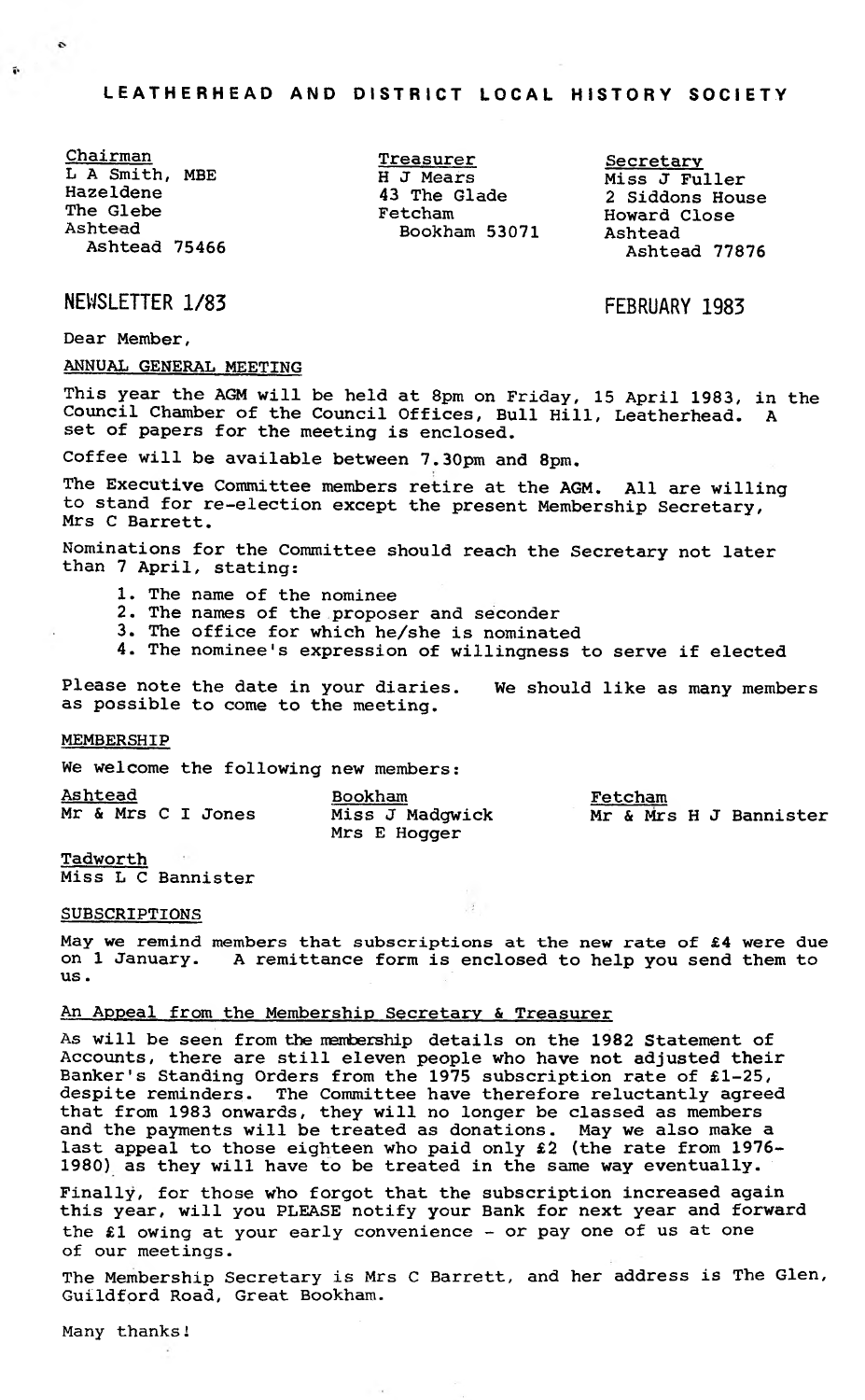#### **NQTES ON THE PROGRAMME FOR THE SUMMER MONTHS**

**Mr Barnwell has organised an interesting programme for the summer and details are given below - BUT - would you please note particularly the meeting to be held on 11 March, when Dr G Moss will give a lecture. The details of this meeting were unfortunately omitted from the last Newsletter, due to the Secretary's having made a mistake. Her apologies to Dr Moss.**

# FRIDAY, 11 MARCH

**An illustrated lecture by Dr G Moss on the subject of Gunpowder** manufacture and Gunpower Mills in Surrey. **and an authority on the history of gunpowder manufacture in the south. At the Redcross Hall, Leatherhead, at 8pm.**

**TUESDAY, 19 APRIL - 8pm, Old Barn Hall, Church Road, Bookham.**

**"Bygone Bookham". A nostaligic excursion through Bygone Bookham, guided by Stephen Fortescue and including slides of old Bookham, many of which have not been seen by the public before. Admission by ticket only: £1, including coffee. Tickets are obtainable from Bob Thomas, 4 Solecote, Church Road, Great Bookham, telephone Bookham 54607. A stamped addressed envelope is needed for a reply.**

**This event has been organised by The Friends of Leatherhead Museum, and all profits will go to improving the facilities at Hampton Cottage. Gifts of prizes for a raffle to be held during the evening would be much appreciated. Please get in touch with Harry Mears, 43 The Glade, Fetcham, telephone Bookham 53071 -if you can contribute something .**

# FRIDAY, 22 APRIL

**A lecture by Mr Nigel Coates entitled "Godalming - A Town in Trust", illustrated on film. Mr Coates is Secretary of the Godalming Trust. At the Redcross Hall, Leatherhead, at 8pm.**

### **S ATURDAY, 21 MAY**

**All-day visit to Southampton, leaving Leatherhead at 8.30am for Eling, Totton, to see the unique Tide Mill at a time when milling is in progress.**

**Afterwards, under the guidance of the Southampton University Industrial Archaeological Group, we hope to visit a Tram restoration project, and the Destroyer "H M S CAVALIER" (now owned by the H M S Cavalier Trust) in Ocean Dock, Southampton, with time to see some of the activity of the Dockyard.**

**We shall then go to Twyford Water Pumping Station, just south of Winchester. This is an example of a typical country works built at the turn of the century.**

**Coach fare £5 including gratuities. There will be a charge of 60p (O A P 40p) at the Mill, and £1 (O A P 60p) at HMS Cavalier. It may be advisable to bring a packed lunch.**

# WEDNESDAY EVENING, 25 MAY

**A Town Trail of REIGATE under the guidance of the Holmesdale Natural History Club. This is a follow-up of the talk given by Mrs V G Steward in February. Meet at the Old Town Hall, Reigate, at 7.30pm. There are spaces for parking in London Road, which is a left turn at the first set of traffic lights.**

#### WEDNESDAY EVENING, 8 JUNE

**A walk round RIPLEY with members of the Send and Ripley History Society. Meet at the Green, Ripley at 7.15pm. Car Parking and Toilets clearly marked on left hand side of High Street (coming from Leatherhead direction) opposite W B Green - Outfitters.**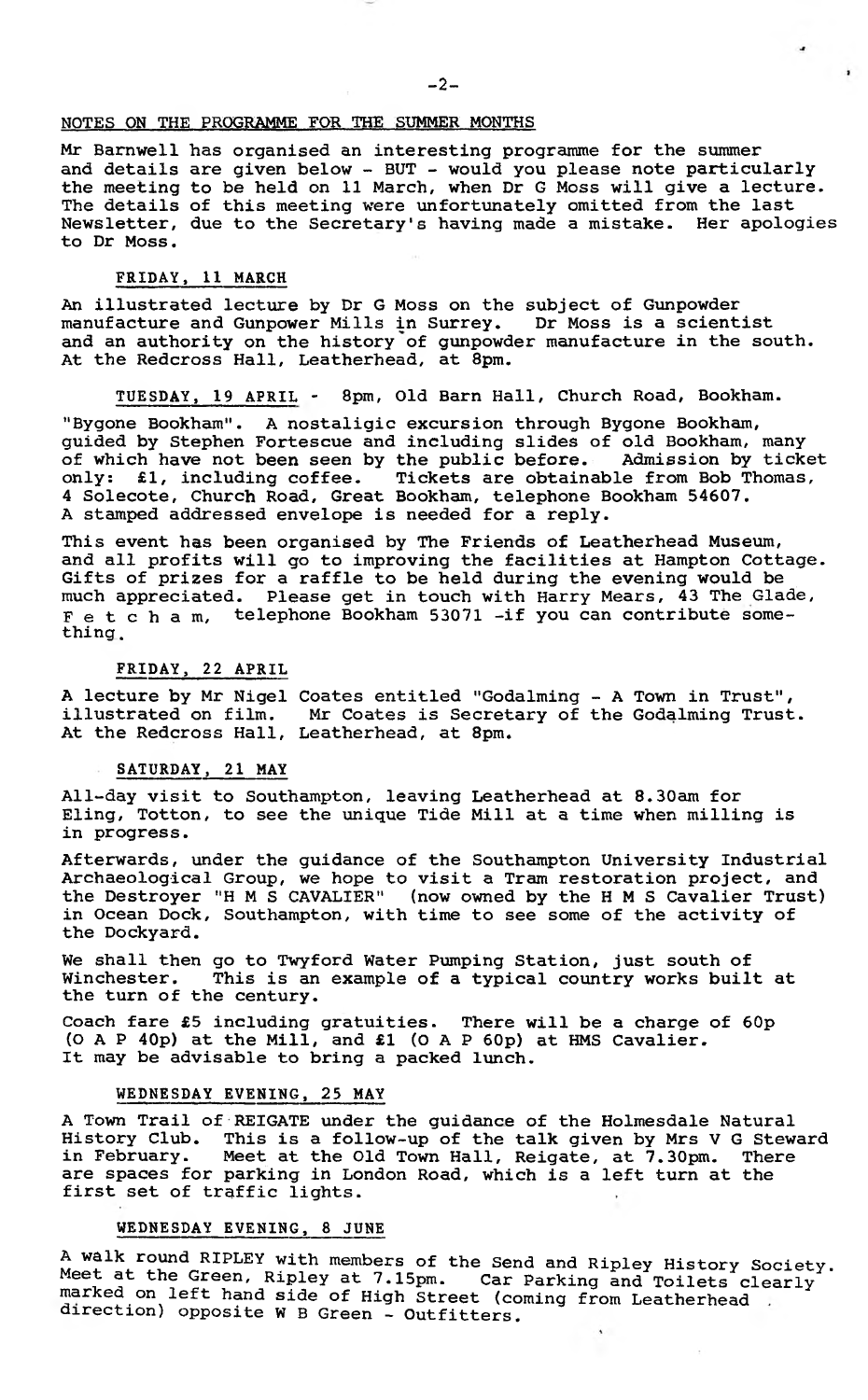### SATURDAY, 9 JULY

**All day visit to KEW and CHISWICK, leaving Leatherhead at 8.30am.**

**The day will include a visit to Kew Church, a walk round Strand-on-the-Green (17th and 18th century houses) followed by a guided tour of the Kew Bridge Museum of Steam and Water Supply.**

**After lunch (advisable to bring a packed one) we shall visit Hogarth's House (guided) and then on to Chiswick House and Chiswick Church. Given suitable weather, this should prove a very pleasant day by the river. '**

**Coach fare £3-90 inclusive of gratuities. Admission to Kew Bridge Museum £1-08 a head, O A P 63p (party rate), Chiswick House approximately 30p, O A P 15p.**

#### SATURDAY AFTERNOON, 17 SEPTEMBER

**Stephen Fortescue is hopeful of arranging a visit to some historic houses in the North Bookham area. Full details in our next News Letter.**

#### FRIDAY, 14 OCTOBER

**The Dallaway Lecture will be presented by Mr Paul W Sowan and entitled "A History of Underground Surrey". It will cover Medieval or earlier subterranian stone quarries, mines, tunnels and even World War 2** The venue, hopefully the City of London Free**men's School, Ashtead, will be confirmed.**

#### **MUSEUM NEWS**

**Enclosed with this News Letter is an appeal from the Chairman, Mr L A Smith, for £2,000 to improve the facilities at Hampton Cottage. Please send us a donation - or help to organise a fund-raising event so that this much-needed work can be undertaken as quickly as possible. "The Friends of Leatherhead Museum" have made a good start with** "Bygone Bookham" on 19 April.

**The date for the re-opening of the Museum is 8 April, from 10am until lpm.** Two exhibitions are being prepared for the opening. **"The Mounts" archaeological excavations undertaken by the Society in 1947-1949 in conjunction with the Surrey Archaeological Society. The site was identified as that of the thirteenth century manor house of Pachesham Magna. Recently Dr Renn has reviewed the evidence in the light of up-to-date knowledge and his findings will be published shortly by the S A S. The other and smaller exhibition will be of Victorian kitchen equipment.**

**May we make another plea for volunteers to act as Stewards of the Museum for three hours once a month. If you can spare that amount of time, please telephone Joe Parry on Leatherhead 375359 regarding Friday mornings? or Ralph Hume on Leatherhead 374520 for Saturdays, morning or afternoon.**

#### **ASHTEAD NEWS LETTER DELIVERY**

**Miss J Holman looks after the overall delivery of News Letters in the Ashtead area. She urgently needs a helper to look after Links Road and roads north of Ashtead station. Can we have a volunteer, please. The News Letters are the only way the Society has of keeping members informed of its activities and it is essential that they are delivered as quickly as possible.**

**Miss Holman's address is 20 Forest Way, Ashtead, telephone Ashtead 74593.**

#### **TRANSPORT TO MEETINGS**

**The suggestion has been made that, owing to the difficulties of travelling by public transport at night, the Society should maintain**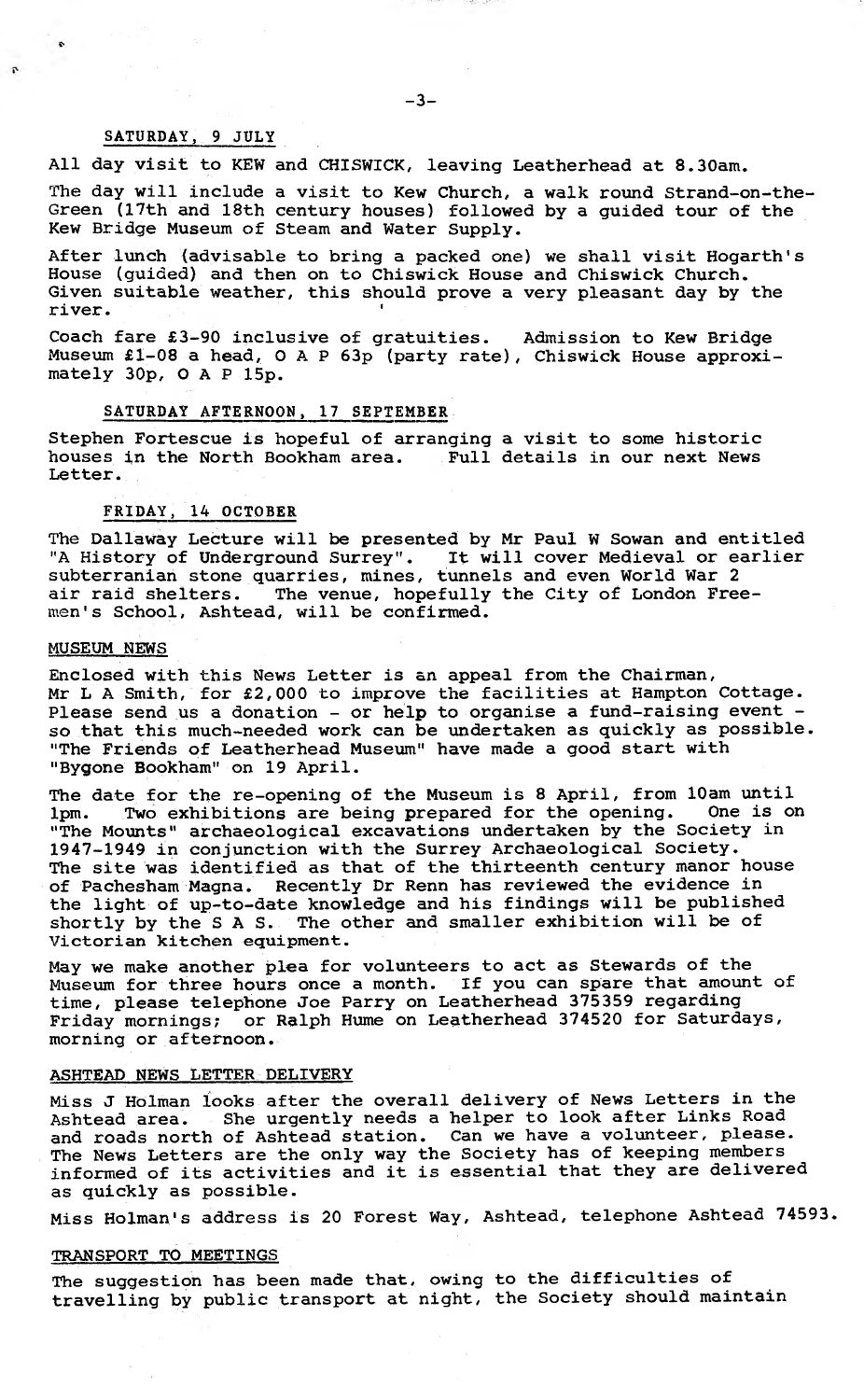**a list of members who have spare seats in their cars and are willing to give lifts to those without transport. This would be particularly appreciated by the ladies, who do not feel happy about being out alone** at night. Would anyone who is willing to give assistance in this way please give their names to the Secretary. She can then answer please give their names to the Secretary. **any queries for transport that she receives.**

**One lady who has already made a plea for help is Miss R F Gover, 16 Aperdele Road, Leatherhead, telephone Leatherhead 72927.**

**Joyce Fuller Secretary**

**A final reminder -**

**Don't forget the Annual General Meeting on Friday, 15 April.**

*J*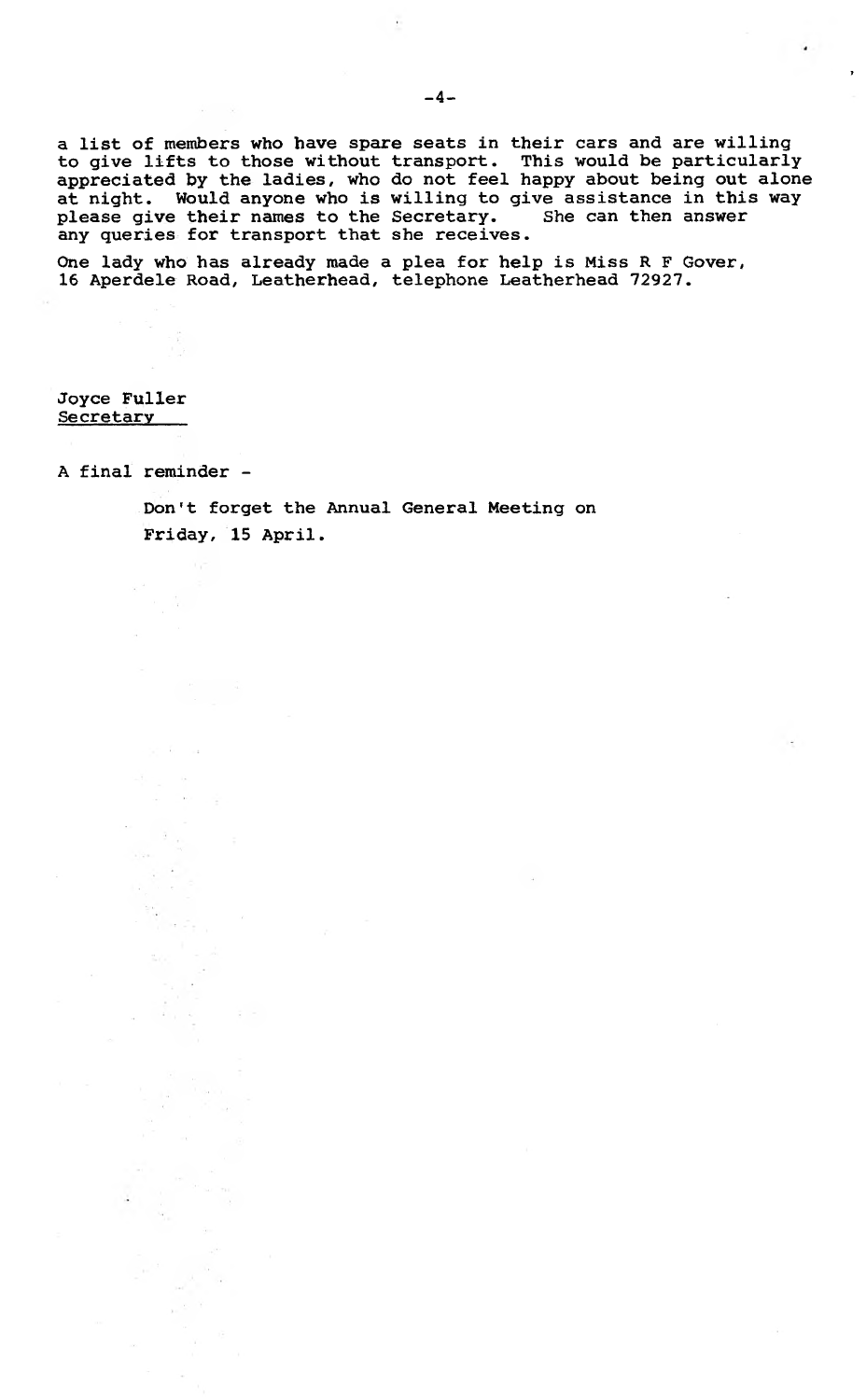| BOOKING FORMS<br>Please return to E S Barnwell, 16 Eastwick Park Avenue,<br>Great Bookham, Surrey KT23 3ND<br>Telephone Bookham 54947                                                                                                |
|--------------------------------------------------------------------------------------------------------------------------------------------------------------------------------------------------------------------------------------|
| SATURDAY, 9 JULY Whole Day Visit to KEW & CHISWICK                                                                                                                                                                                   |
| Please book _______ seats at £3-90 per person.                                                                                                                                                                                       |
| I enclose cheque value £ payable to Leatherhead & District<br>Local History Society                                                                                                                                                  |
| with a stamped addressed envelope                                                                                                                                                                                                    |
|                                                                                                                                                                                                                                      |
| ADDRESS                                                                                                                                                                                                                              |
|                                                                                                                                                                                                                                      |
| TELEPHONE <b>contract the contract of the contract of the contract of the contract of the contract of the contract of the contract of the contract of the contract of the contract of the contract of the contract of the contra</b> |
| SATURDAY, 21 MAY. Whole Day Visit to SOUTHAMPTON                                                                                                                                                                                     |
| Please book __________ seats at £5 per person.                                                                                                                                                                                       |
| I enclose cheque value £ payable to Leatherhead & District<br>Local History Society                                                                                                                                                  |
| with a stamped addressed envelope                                                                                                                                                                                                    |
| NAME                                                                                                                                                                                                                                 |
| ADDRESS                                                                                                                                                                                                                              |
|                                                                                                                                                                                                                                      |
| TELEPHONE                                                                                                                                                                                                                            |
| SUBSCRIPTION REMITTANCE FORM : LEATHERHEAD & DISTRICT LOCAL HISTORY<br>SOCIETY                                                                                                                                                       |
| TO:<br>Mrs C Barrett<br>The Glen<br>Guildford Road<br>Great Bookham<br>Bookham 52937                                                                                                                                                 |
| Enclosed is my subscription of £4 for the year 1983.                                                                                                                                                                                 |
| NAME THE CONSTRUCTION OF THE CONSTRUCTION OF THE CONSTRUCTION OF THE CONSTRUCTION OF THE CONSTRUCTION OF THE CONSTRUCTION OF THE CONSTRUCTION OF THE CONSTRUCTION OF THE CONSTRUCTION OF THE CONSTRUCTION OF THE CONSTRUCTION        |
| ADDRESS                                                                                                                                                                                                                              |
|                                                                                                                                                                                                                                      |
| TELEPHONE                                                                                                                                                                                                                            |

 $\sim$ 

 $\epsilon$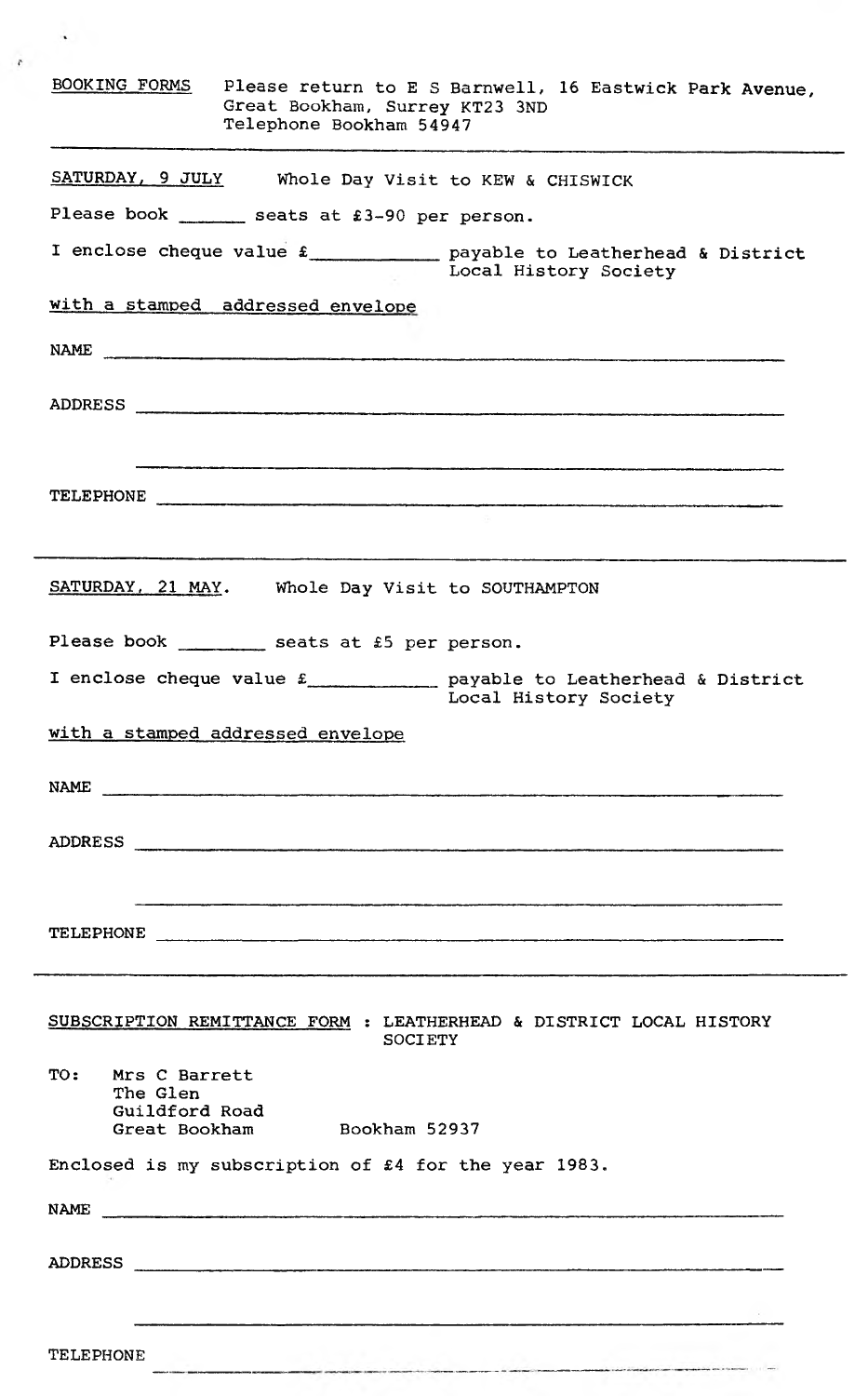# NOTICE OF THE ANNUAL GENERAL MEETING

The 36th Annual General Meeting of the Society will be held in the Council Chamber of the Council Offices, Bull Hill, Leatherhead, at 8pm on Friday, 15 April 1983

# **AGENDA**

- **1. Apologies for absence**
- **2. Minutes of the 35th Annual General Meeting (Copy attached)**
- **3. Matters arising from the Minutes of the Annual General Meeting**
- **4. Minutes of the Special General Meeting held on 16 April 1982**
- **5. Matters arising from the minutes of the Special General Meeting**
- **6. Presentation of the Executive Committee Report (Copy attached)**
- **7. Presentation of the Society's accounts for the year ended 31 December 1982 (Copy attached)**
- **8. Presentation of the Museum accounts for the year ended 30 September 1982 (Copy attached)**
- **9. Review of subscription for 1984**
- **10. Election of Officers and Committee for 1983**
- **11. Appointment of Hon- Auditor**
- **12. Any other business**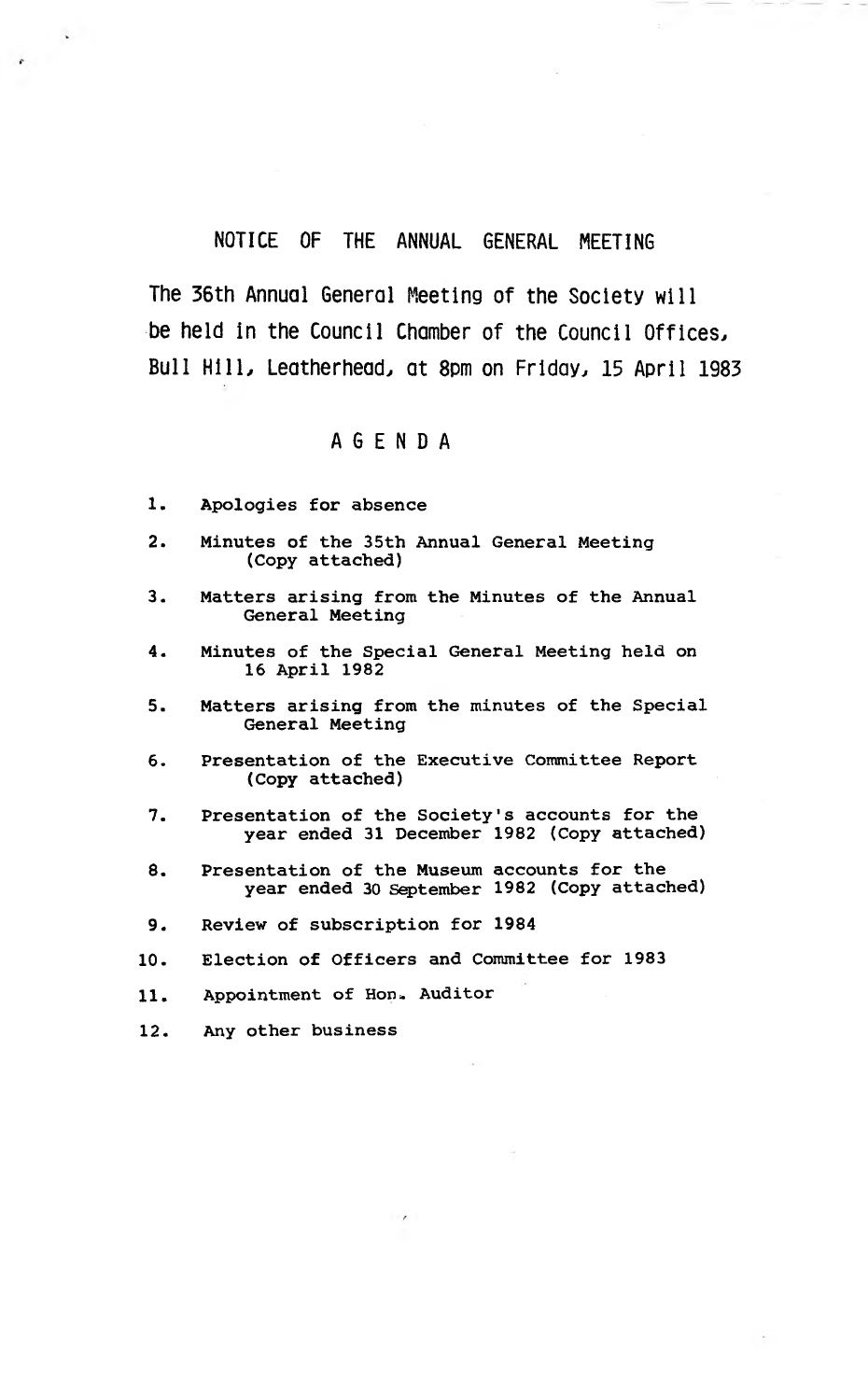LEATHERHEAD & DISTRICT LOCAL HISTORY SOCIETY

**MINUTES OF THE 35TH ANNUAL GENERAL MEETING HELD AT THE COUNCIL OFFICES, BULL HILL, LEATHERHEAD, on FRIDAY. 16 APRIL 1928 AT 8PM** 

**PRESENT; Mr J G W Lewarne (President, and Chairman of the Meeting) Mr L A Smith, MBE** i. **(Chairman) 45 members of the Society**

1. APOLOGIES FOR ABSENCE had been received from seven members:

| <b>Miss V B Emerton</b>  | Mr F W Benger   |
|--------------------------|-----------------|
| Mr & Mrs A G B Mackenzie | Miss S Burrough |
| <b>Mrs S Miller</b>      | Mrs J Spencer   |

# **2. MINUTES OF THE 34TH ANNUAL GENERAL MEETING**

**The Minutes had been circulated to members before the meeting. They were accepted as a true record of the 34th Annual General Meeting,and their adoption was proposed by Mr S E D Fortescue, seconded by Mr J R Bull and carried.**

**At this point Mr Smith paid tribue to two members who had died during the year - Mr Alan Christian and Mr John Ludford, both of whom had been valuable and active members of the Society. To their widows and families, Mr Smith expressed the Society's regret and affection.**

### **3. MATTERS ARISING FROM THE MINUTES**

 $\epsilon$ 

- **(a) Old building in The Woodfield. Ashtead Photographs had been taken as suggested at the last AGM. Representation had been made through the Countryside Protection Society and it is hoped that the cottage is now safe from demolition.**
- **(b) Appointment of Hon. Auditor Miss Burrough was unable to be present but in her letter to Mr Lewarne apologising for her absence, she mentioned that it was out of order for the two Treasurers to propose and second the appointment of the Hon Auditor. This was accepted as correct and would be noted for this year's item.**

**4. MINUTES OF SPECIAL GENERAL MEETING HELD ON 13 NOVEMBER 1981**

**The motion put to the Special General Meeting was to alter Rule 5 to allow the appointment of more than two Vice Presidents. The motion** had been carried by the meeting, and as a result, the Executive **Committee had been very pleased to appoint Mr S E D Fortescue a Vice President.**

**The adoption of the minutes of the Special General Meeting was proposed, seconded and carried.**

# **5. EXECUTIVE COMMITTEE REPORT**

**The report had been circulated to members before the meeting, and Mr Smith commented on it as follows:**

**(a) Proceedings - Volume 4 No 5 was now printed and would shortly be distributed to members. Mr Benger had been very ill over the past twelve months and Mr Smith paid tribute to him for getting the Proceedings out under the circumstances.**

**Costs - Mr Smith said that the Proceedings were taking a large part~of the Society's income.**

**Meetings with Mr Benger had produced three ideas for reducing costs:**

**(i) Reduce the size**

**(ii) Publish a larger issue every other year**

**(iii) Raise a Proceedings Fund**

**Grants - A suggestion had been made that the Society should apply to"tfii British Academy for a grant towards the cost of publishing in the Proceedings, John Blair's articles on Medieval documents. Application would be made for such a grant.**

**Offset\_Litho Printing - This had proved no cheaper than the present metRo3~oF~prIntIng, and the price the Society got from Dyers was very good.**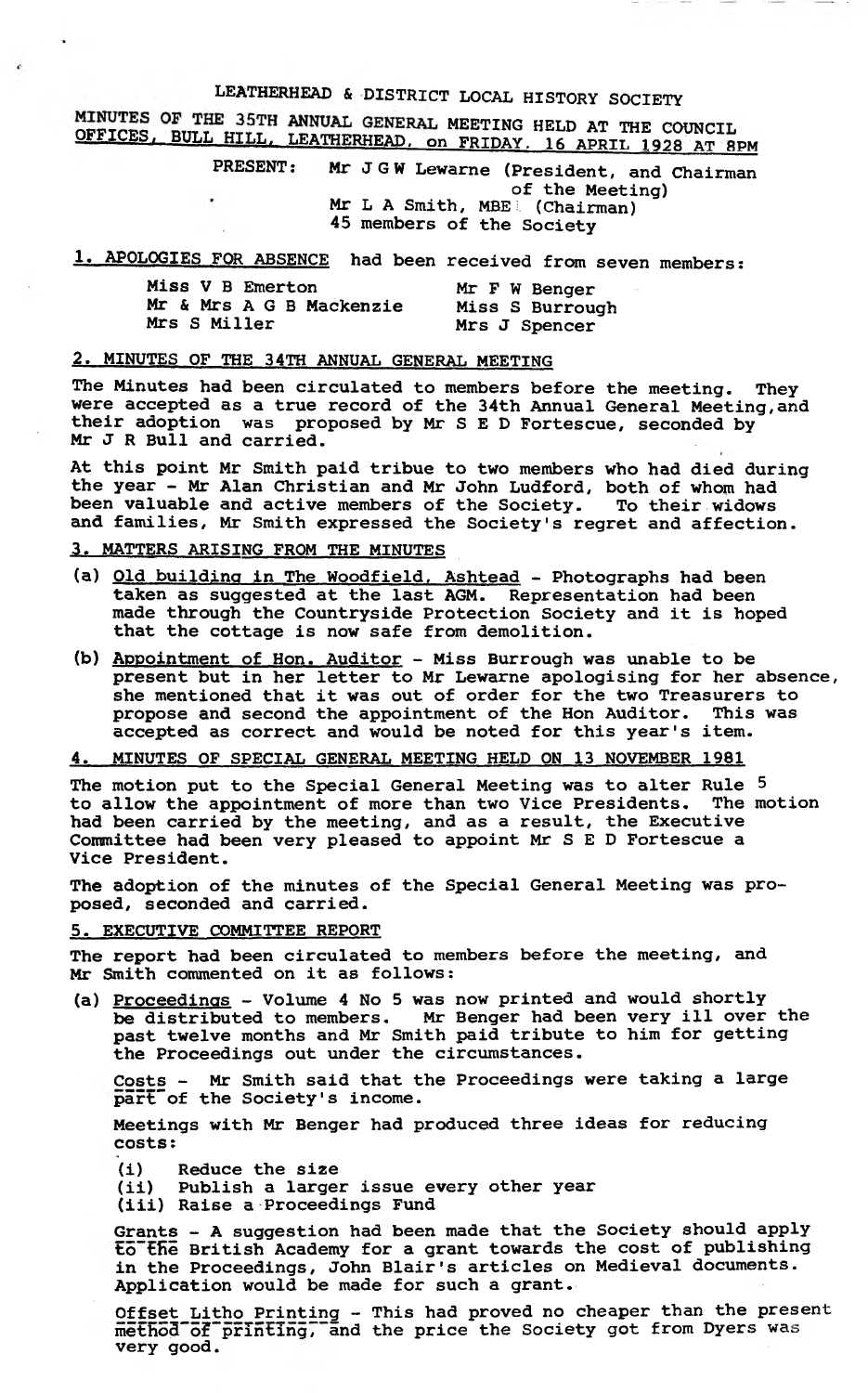**(b) Leatherhead History - This was proceeding slowly. The 18th century team had virtually fallen apart, one member having died and two being ill. Help was needed in researching for the 20th century section. Two members present at the meeting offered their assistance.**

Publication date - This had extended and was likely to be 1983 or even<sup>-</sup>Tater.

- **(c) Museum Mr Smith expressed the Society's gratitude to Mr Bruce for all his work at the Museum, including arranging the exhibi-**Storage space was urgently needed and the Committee **would continue to search for suitable accommodation.**
- **(d) Records The Society's records were stored in various members' houses, the bulk being with Mr Bruce. It was now intended to split the records into the various parishes. An archivist would look after each section, with Mr Bruce as overall Records** Records for the parishes of Ashtead and Bookham **had already been taken care of, but Leatherhead and Fetcham remained to be dealt with.**
- **(e) Library Some books not of immediate local interest had been sold. The funds thus obtained would be used to buy new books.**
- **(f) Programme Mr Barnwell had again organised a very full programme, which had been much enjoyed by the members.**
- **(g) Public Relations Slides for use by lecturers were gradually being collected and the Society had about 100 slides and 36 colour prints. Mr Hume was turning old photographs into slides and Mr Marsh had made a record of the Leatherhead central development area.**

**Mr Winslade had had to resign as Public Relations Secretary during last year, and the Committee had decided not to fill the position** There were two sides to the job: **Press side, so that the Society's activities were publicised: Mrs Crawforth had agreed to look after this; and (2) the distribution of posters, etc, which Miss Holman would organise. In this way it would be possible to manage without a Public Relations Secretary.**

**(h) Officers and Committee - Mr Smith wished to thank the Officers and Committee for their year's work.**

**He also took the opportunity of thanking Mr & Mrs J Gilbert for organising the tea at all the monthly meetings.**

**Discussion then took place on items in the Executive Committee Report:**

**Mr Lewarne and Mr Gillies recalled the early days of the Society. It had been founded in 1946 with the main object of writing a history of Leatherhead. The original subscription was 5/- and the Proceedings were 3/- each.**

**Records - In answer to a question, Mr Bruce said that where the documents covered more than one parish, the documents would be duplicated and a copy filed in each centre.**

**Subscriptions and costs - As the publication of the Proceedings was absorbing most of the Society's income, various suggestions were made for reducing their costs. It was accepted after discussion that reducing the number printed by economising, for instance, on distribution to families with more than one member, would not significantly reduce the cost. Mr Gillies said that the Surrey Council for Local History were linked in some way with Phillimores and asked** if there was a chance of this Society having such a commercial link-up. The Committee would consider this. **up. The Committee would consider this.**

### **Publications**

**~ Mr Wallace said that he felt the Society owed a** tremendous debt to Mr Benger for his years of Editorship, during **which the standard of the Proceedings had been raised so that it was now one of the finest of any Society in the country.**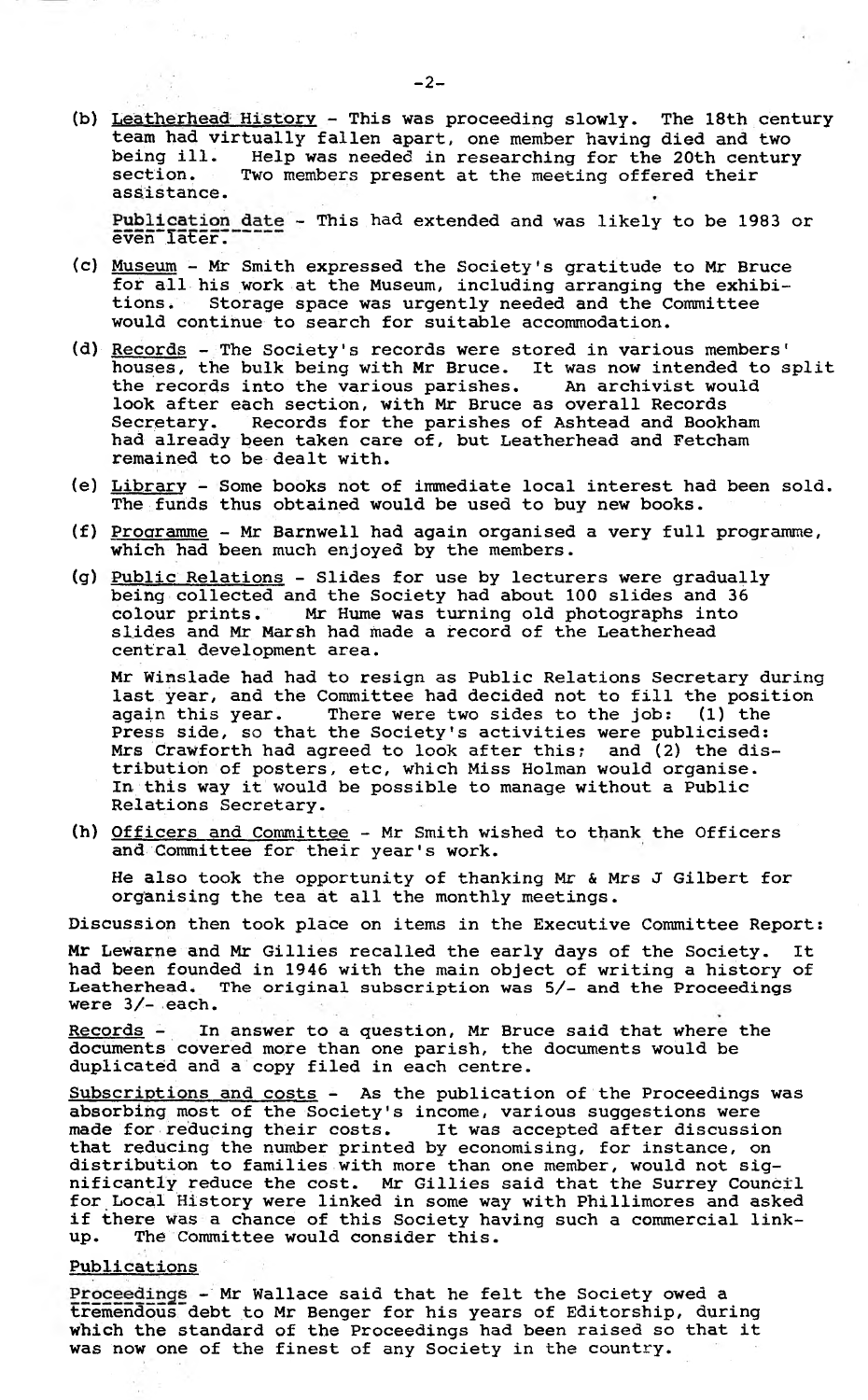**Mr John Read asked whether it would be possible to put in the Proceedings advertisements from learned or semi-learned bodies. Mr Smith said this had been considered before, but the circulation of the Proceedings was too small to be attractive to prospective advertisers. However, this would be discussed with Mr Benger, together with the suggestion that lower quality paper could be used for the advertisement pages.**

 $\sim$ 

**~ Mr Gillies said that the Newsletter was the Society's only means of keeping contact with its members and therefore it must be distributed quickly - his own copy was often very late. He was informed that the Committee were endeavouring to find ways of improving the delivery of the Newsletters.**

Ashtead Potters - Mr Gillies queried the possible publication of **Mr Hallam's Book. Mr Smith said Mr Hallam had himself been trying to find a publisher, but Mr Hallam was unfortunately ill and no further progress had been made.**

**6. PRESENTATION OF THE SOCIETY'S ACCOUNTS**

÷

**The accounts had been circulated to members and were presented to the meeting by the Treasurer, Mr H J Mears, who commented on certain items in them:**

- **Donations included £100 from Lord Barnby, for which the Society was very grateful.**
- **£700 had been paid back of the £1,000 loan raised for the publication of the Ashtead History.**
- **National Savings Investment Account As had been suggested at the previous Annual General Meeting, the money on deposit with Lloyds Bank was duly transferred to National Savings Investment Account. The Society had lost interest for one month during the transfer of the Lloyds Bank Account, as interest on a National Savings Bank account could not be credited for periods of deposit less than one month. Mr Mears said it was evidently not the policy of the Savings Bank to notify depositors of the interest earned annually as Building Societies do automatically, and so despite the changes in rate since the deposit he had estimated the interest earned until the end of the year** at approximately £150. However, as this figure was not **authenticated he was unable to include it in the statement of account for audit. Mr How then said these figures could be obtained by writing to the Savings Bank at Glasgow and Mr Mears said he would do so.**

**Interest on Lloyds Bank account - £101-33 - was for five months only before the closure of that account.**

**A breakdown of expenditure of the present subscription of £3 was given:**

| Postage & stationery              | 32p       |
|-----------------------------------|-----------|
| Insurance                         | -8        |
| Expenses for meetings             | 11        |
| Subscriptions to other Societies  | - 5       |
| Purchase of maps etc              | 16        |
| Research costs for Leatherhead    | 31        |
| History                           | $£1-03$   |
| Leaving towards cost of the  1-97 |           |
| proceedings                       | $£3 - 00$ |

**Mr Gillies asked the policy for members who under-pay. The answer was that they do not receive the Proceedings, but receive the Newsletters and can attend any meetings.**

**Expenses for administration - The meeting felt that the Committee** had managed to keep these extremely low.

**Charitable status - It was noted that the Society is not registered with"the\_Charities Commission as being of charitable status, but is treated as a charity by the Inland Revenue for tax purposes.**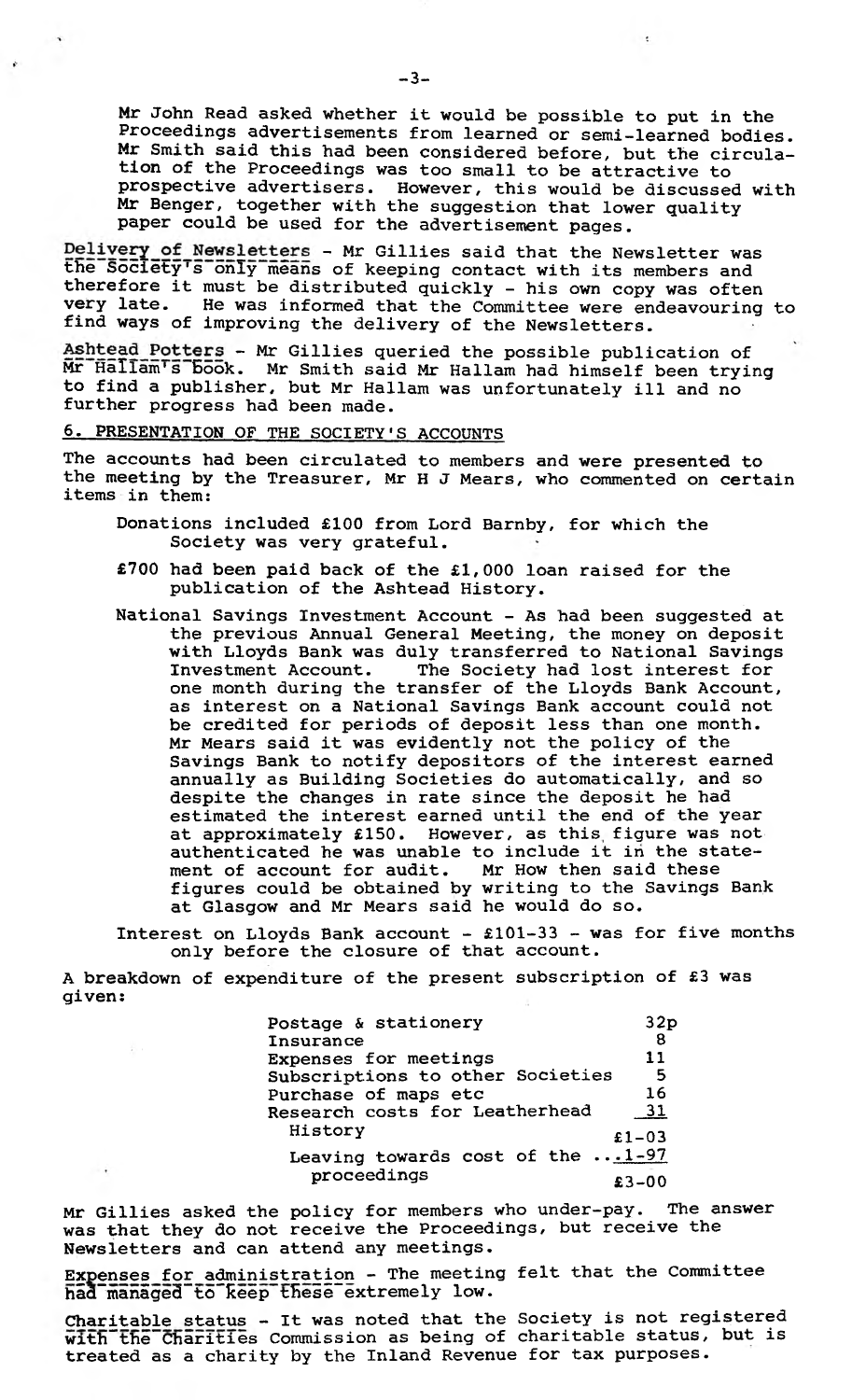**The adoption of the accounts was proposed by Mr N H West, seconded by Mr Gollin, and carried.**

#### **7. MUSEUM ACCOUNTS**

**The accounts had been circulated to members and were presented to the meeting by Mr J R Bull.**

**Expenditure on Hampton Cottage had greatly reduced although regular maintenance and improvements were being carried out. Donations were being received, including those from the Friends of Leatherhead Museum, keeping finances in a healthy state.**

**It was hoped to accumulate the £7,000 of the interest free loan for the purchase of Hampton Cottage, before the due date, so that the Museum could receive the benefit of the interest on the sum before repayment.**

**The adoption of the Museum accounts was proposed by Mr P How, seconded by Mr R A Lever, and carried.**

#### **8. REVIEW OF SUBSCRIPTION FOR 1983**

**The Committee had reviewed the financial position of the Society and recommended that the subscription for 1983 remain at £3.**

**Mr Mears said that the cost of the last Proceedings was £1149 (approximately £3-25 a copy); subscriptions received amounted to £930, therefore leaving a debit balance of £219. The two grants from the Surrey and Mole Valley Council's were unlikely to come back owing to the national financial position. It must also be remembered that any reduction in the print run of the Proceedings would result in an** Application to the British Academy was being **made for a grant for the publication of John Blair's Medieval papers.**

**A full discussion then took place, with proposals for subscriptions of varying sizes. Mr Gillies proposed that a loan of £4,000 should** be raised now to pay for the Leatherhead History. **that the subscription should be raised to £5.**

Finally, a motion was put to the meeting to raise the subscription<br>to £4 in 1983. This was proposed by Mr J R Bull and seconded by **to £4 in 1983. This was proposed by Mr J R Bull and seconded by** The motion was carried by one vote, with ten **abstentions.**

#### **9. ELECTION OF OFFICERS for 1983**

**Mr Lewarne expressed his thanks to the retiring Committee for all their work over the past year - and particularly to Mr Smith who had had the very difficult task of following as Chairman, Mr Fortescue whose Chairmanship had been so successful.**

**The present Officers and Committee were all willing to stand for re-election, and there being no other nominations, Mr Lewarne suggested that the re-election should be carried out en bloc. This was proposed by Mr Gillies, seconded by Mr Gollins and carried.**

#### **10. ELECTION OF HON. AUDITOR**

**Mr Lewarne thanked Mr Kirkby for his service to the Society. Mr Kirkby was willing to continue, and his appointment was therefore proposed by Mr Gollin, seconded by Dr Renn and agreed by the meeting.**

### **11. ANY OTHER BUSINESS**

**(a) Museum - Mr Bruce said that the Museum had reopened at the Biglnning of April on Fridays and Saturdays. Exhibitions were to be organised on a regular basis, changing every three or four months. Volunteers were needed to organise displays. Mrs Crawforth offered to organise a railway exhibition.**

**Stewards - The Friday rota was looked after by Mr Parry and the** Satur3ay **one** by **Mr Hume. More stewards were urgently needed and volunteers were asked to contact Mr Hume or Mr Parry.**

Friends of the Museum - The number of 'Friends' had continued to grow and they would be holding their AGM very shortly.

**Programme - Mr Barnwell said that there were still places available for the visit to Portsmouth on Saturday, 22 May. He**

 $-4-$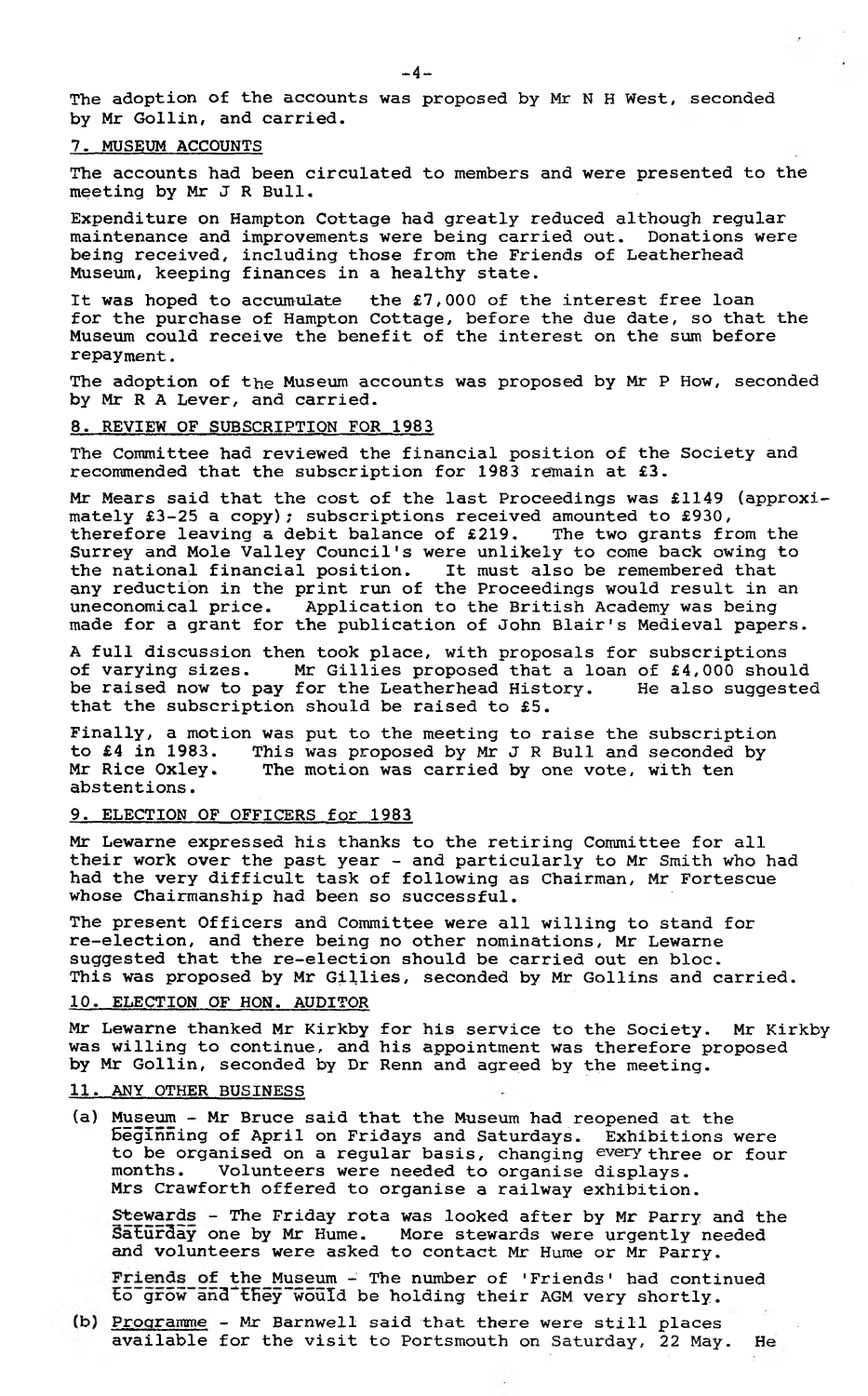**reminded the meeting that there was a walk round Dorking on June 12 and hoped there would be a good attendance.**

**Two other events were mentioned:**

- **(i) A talk on the Ashtead Potters to be given at Ewell by Mrs Hallam to the Nonsuch Antiquarian Society on 5 May.**
- **(ii) An Open Day at Guildford Museum between 10am and 5pm on 18 May.**
- **<c) Storage Space Mr Bull said he understood that some space might** be available in Juniper Hall.
- **(d) St Giles Church, Ashtead Mr Gillies said that on 17-19 September a celebration would be held to mark 700 years of** This was to include an exhibition **and the Society had been asked to take part.**
- **(e) Lost documents Mr Lever reported that two of the Society's documents had been lost:**
	- **(i) The copy of the Wyburd map of 1802. This is a complementary document to one in the Surrey Record Office giving a complete picture of life in the 19th century.**

 $\sim$   $-$ 

**(ii) A picture of Colonel Ffoulke Greville Howard.**

**Mr Lever would be glad to receive any news of these documents.**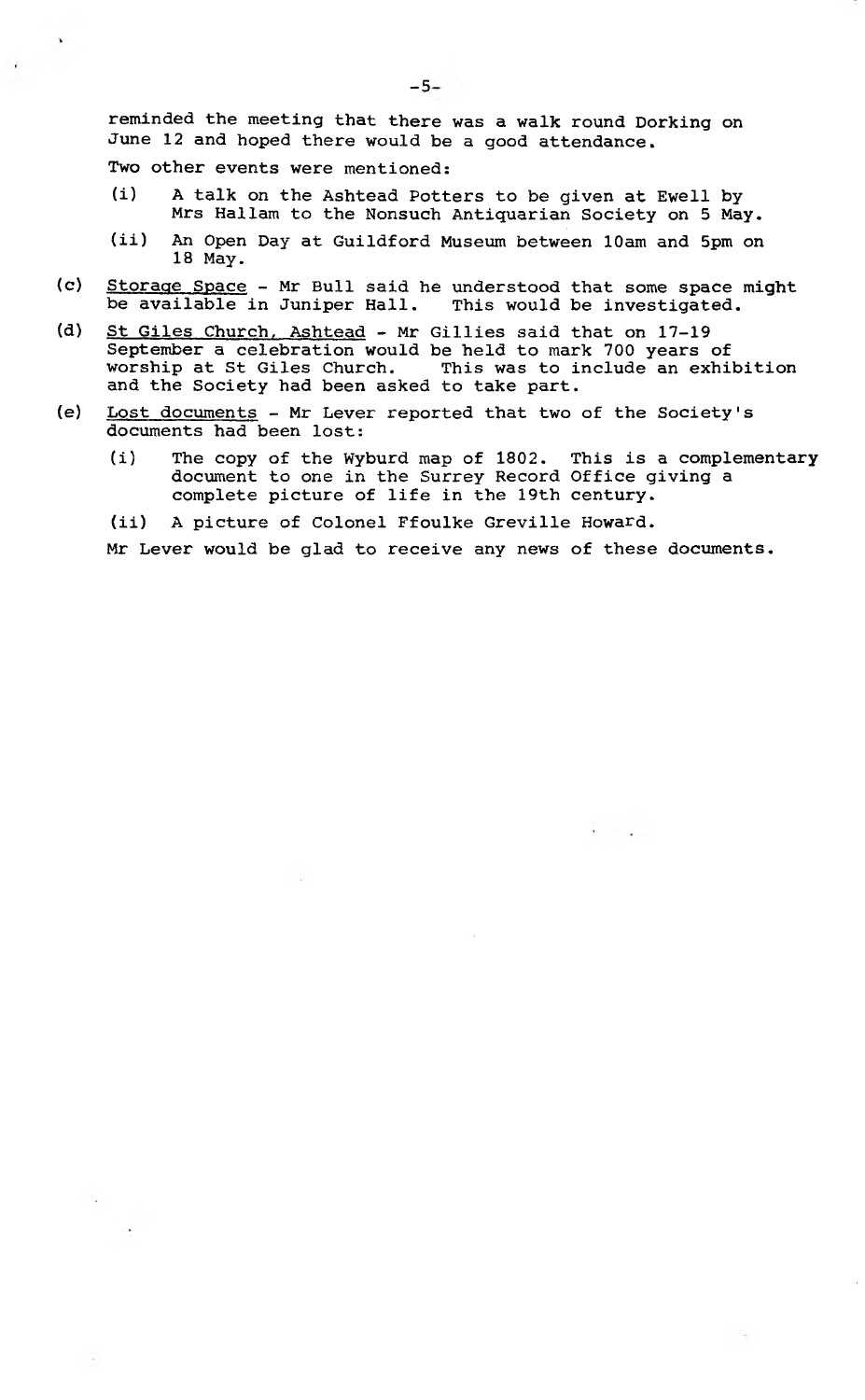# LEATHERHEAD & DISTRICT LOCAL HISTORY SOCIETY

**Minutes of a SPECIAL GENERAL MEETING held on Friday, 16 April 1982** at the Council Offices, Bull Hill. Leatherhead

> **PRESENT: Mr J G W Lewarne (President)** Mr L A Smith, MBE **45 Members of the Society**

**The meeting had before it a motion to alter Rule 3 in such a way that the Society could introduce a Junior Membership for those under the age of 18; and also allow those Ordinary Members joining for the first time after 30 September in any year to carry their subscriptions through the whole of the next year.**

**The introduction of the Junior Membership in particular was welcomed by the meeting, and the motion was proposed, seconded and carried.**

**Rule 3 would now read:**

 $\mathbf{v}$ 

- **(a) There shall be three classes of Members, viz: Honorary Members, Ordinary Members and Junior Members.**
- **(b) Honorary Members shall be such persons as may accept an invitation by the Executive Committee to become Honorary Members of the Society.**
- **(c) Ordinary Members shall be persons or bodies who wish to support and participate in the work of the Society, who apply and are accepted for membership.**
- **(d) The subscription for Ordinary Members shall be such sum as shall be determined at a general meeting upon notice of the intention to vary the subscription.**
- **(e) Junior Members shall be persons under the age of 18 who wish to support and participate in the work of the Society and who apply and are accepted for membership.**
- **(f) The subscription of Junior Members shall be such sum as the Executive Committee shall decide, not exceeding one half of the subscription payable by Ordinary Members.**
- **(g) Junior Members shall enjoy all the rights and benefits of membership other than the free issue of the annual Proceedings of the Society.**
- **(h) All subscriptions shall become payable on 1 January in each year or within one month from the date on which a member is accepted by the Executive Committee, except that those Members joining the Society for the first time after 30 September in any year shall not be expected to pay a further subscription until the January following the next January. Any member who shall fail to pay the due subscription within two months of a request by the Honorary Treasurer so to do shall cease to be a member of the Society.**
- **(i) The Executive Committee shall have complete discretion in considering any application for or removal from membership and shall not be required to furnish reasons.**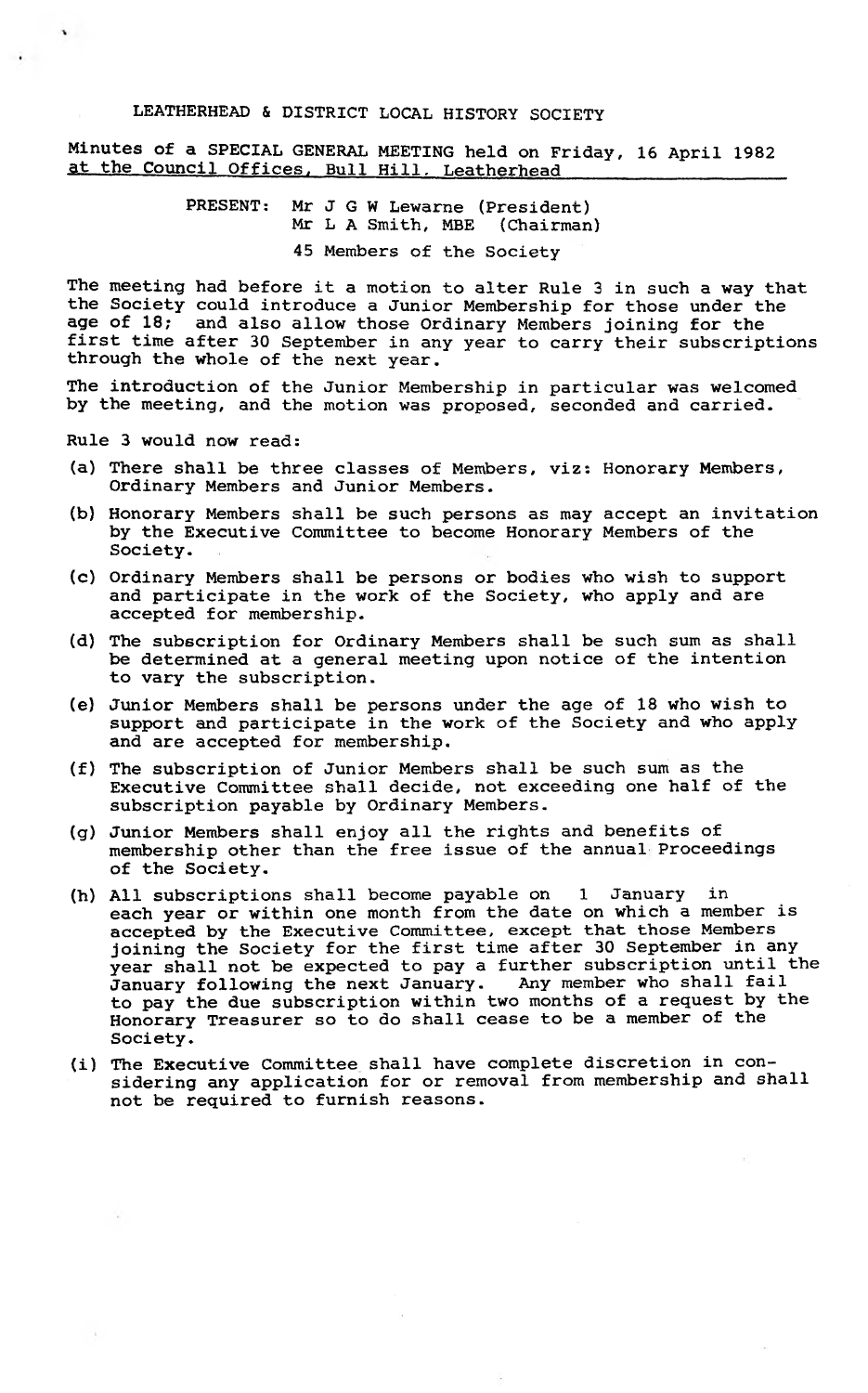# LEATHERHEAD & DISTRICT LOCAL HISTORY SOCIETY **REPORT OF THE EXECUTIVE COMMITTEE FOR THE YEAR \_\_\_\_\_\_\_\_\_ ENDED 31 DECEMBER 1982**

**The Executive Committee for 1982 were:**

| Chairman                               | L A Smith, MBE                           |
|----------------------------------------|------------------------------------------|
| Treasurer                              | H J Mears                                |
| Museum Treasurer                       | J R Bull                                 |
| Secretary                              | Miss J Fuller                            |
| Archaeology Secretary                  | E A Crossland, ISO                       |
| Editor                                 | F B Benger, FSA                          |
| Lecture Secretary                      | N H West, MBE                            |
| Librarian                              | J R Gilbert                              |
| Membership Secretary                   | Mrs C Barrett                            |
| Programme Secretary                    | E S Barnwell                             |
| (Record Secretary &<br>(Museum Curator | D Bruce                                  |
| Sales Secretary                        | G Hayward                                |
| <b>Committee Members</b>               | R A Lever, ED, BSc, FLS<br>S R C Poulter |
|                                        | M A Snellgrove                           |

#### **MEMBERSHIP**

**As usual, the number of members of the Society varied considerably over the year, but at 31 December 1982 it was 321, including 14 Honorary Members and two Junior Members, a Junior Membership grade having been approved by a Special General Meeting on 16 April**

### **PUBLICATIONS**

**Sales of the Society's own publications, as well as publications from other sources, continued steadily throughout the year.**

**Proceedings - Volume 4, No 5 of the Proceedings was distributed during the year.**

**Leatherhead History - Research has continued, but the teams have lost many members and the first draft has therefore been delayed once more. It is not now possible to give a likely date for its completion.**

### **THE SOCIETY'S RECORDS**

**The Records have continued to grow satisfactorily, particularly on the photographic side. Many of the Society's more interesting photographs have been made into slides, so that they are available for illustrating lectures etc. The proposed "History of Leatherhead" has prompted much research, and a large** quantity of information has **been** gathered **from many sources. Obviously not all of it will be used in the History; nevertheless, it will all be stored in the Records, available for research and articles for publication in future years.**

**Use has been made of the extensive material already on file to help stage local history exhibitions at the Fetcham Fete, Leatherhead Leisure Centre, Ashtead Parish Church and the Surrey Symposium held in 1982 at the Sondes Place School, Dorking.**

#### **LEATHERHEAD MUSEUM**

**The Society's Museum at Hampton Cottage, 64 Church Street, Leatherhead, was open to the public from April until Christmas on Fridays (mornings) and Saturdays (mornings and afternoons). Thanks are due to the many Stewards who attended usually three hours a month, and also to members and others who staged or helped to stage specific exhibitions, under such headings as "Early Leatherhead", "Natural History of Ashtead", "Mathematical Tiles", "Maps of Ashtead 1638-1945", "Found Material - Bottles and Jars", etc. In addition there have been permanent exhibitions, including that of the Society's collection of Ashtead Pottery, which is constantly being added to by gift or loan. One useful function of the Museum is that of being a receiving-point for a considerable amount of information, documents, photographs and**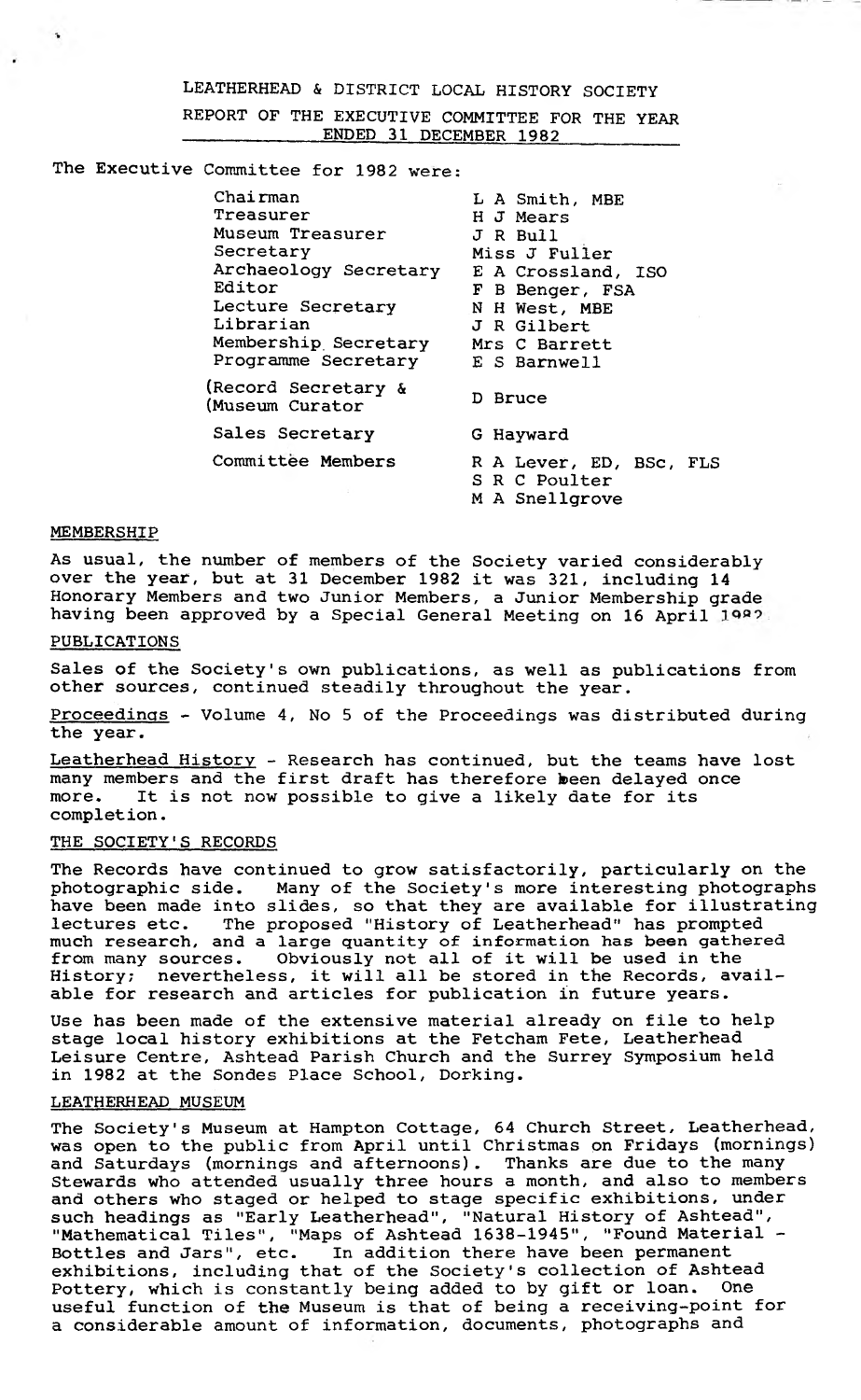**objects pertaining to our area, material which otherwise might easily have been lost for ever.**

**The finances for the day-to-day running of the Museum are reasonably healthy, thanks to the support of members, visitors and the "Friends of Leatherhead Museum". However, it is felt that the toilet should be reinstated as soon as possible, and the garden laid out. The present reserves are not sufficient to meet the expected costs, so various fund-raising activities will be necessary if these essential works to Hampton Cottage are to be carried out.**

#### **LIBRARY**

**All but the most valuable books are now in the Museum Library. The remainder are kept by the Librarian in his own home.**

**During the year certain books on subjects other than the history of the locality have been sold, and the funds will be used for the purchase of other books of greater interest to the Society.**

**Thanks are due to those members who have donated books to the Library since the last report.**

#### **PROGRAMME**

**A very full programme of lectures and visits was arranged throughout the year, including visits to Fetcham Park House and Rowhurst Cottage and Forge. A whole day visit to Portsmouth proved very timely with a sight of the Mary Rose operations and a visit to the exhibition of treasures recovered from the vessel. There was also an enjoyable** all-day visit to Ewelme and Wallingford. **given by Miss Joan Harding, FSA, to a very full lecture hall, and concerned "The Restless House - A Study of Farmhouses and Cottagc-7 in Surrey". The Christmas Miscellany as always had a full house, interesting speakers - and mince pies\***

## **PUBLIC RELATIONS**

**The Society produced an exhibition for the Surrey Symposium, this year's subject being "Surrey People"? and also for several other exhibitions throughout the year. These exhibitions gained considerably from Mr Wildgoose's excellent art work. A sales table has been organised at each one of them, either by the Sales Secretary, or in his absence, by the Librarian.**

**The Lecture Secretary has continued the work of finding speakers on local history topics for widely differing types of organisation. The collection of slides for the use of speakers has grown considerably.**

#### **ARCHAEOLOGY**

**A watch has been kept on the M25 excavations but nothing of importance has come to light. A watch has also been kept on the oil pipeline through Leatherhead, and a quantity of bricks, pottery and clay pipes was found in the area to the east of the A24 between Epsom Road** These have been sent away for identification.

**Work has been carried out at a very small site in Givons Grove, which produced evidence of Iron Age occupation in that area.**

**The Executive Committee wish to thank all members for their continued interest and support during the year.**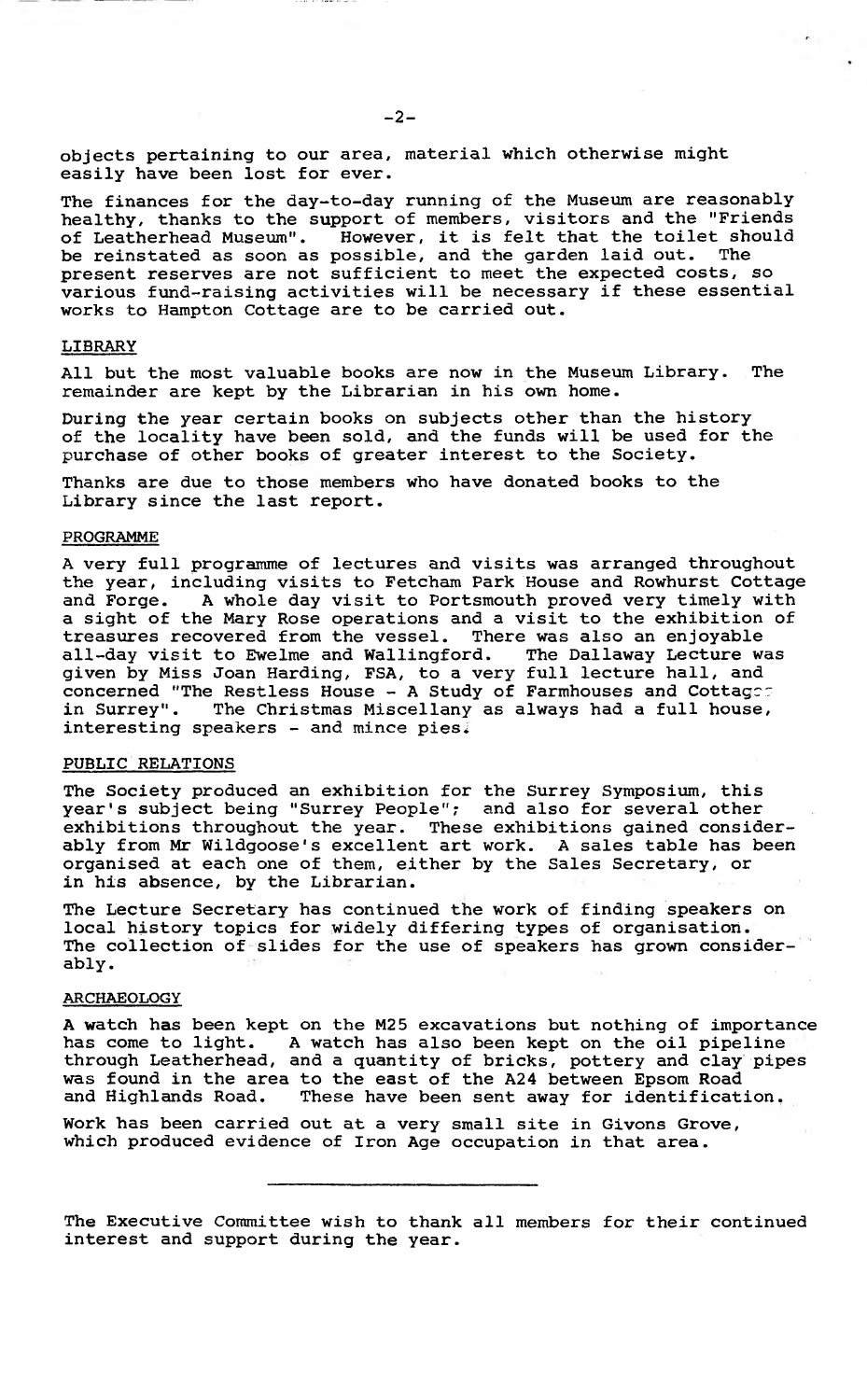# LEATHERHEAD & DISTRICT LOCAL HISTORY SOCIETY م و

....

*Prom the Hon. Treasurer:*

|                              | ACCOUNTS FOR THE YEAR ENDING 31 DECEMBER 1982   |      |             |                              |
|------------------------------|-------------------------------------------------|------|-------------|------------------------------|
| <b>RECEIPTS</b>              |                                                 |      | 1981        | 1982                         |
| Subscriptions                |                                                 |      | $E941 - 25$ | $£913-00$                    |
| Donations - Society          |                                                 |      | $286 - 63$  | $341 - 53$                   |
| Donations - Museum           |                                                 |      | $75 - 00$   | $26 - 00$                    |
|                              | Sales of Books (omitting Occasional Paper No 3) |      | $390 - 23$  | $532 - 22$                   |
| Profit on Teas               |                                                 |      | $12 - 25$   | $11 - 86$                    |
| Profit on Outings            |                                                 |      | $130 - 25$  | $134 - 50$                   |
|                              | Interest on Lloyds Bank Deposit A/c } 1981      |      | $46 - 03$   | $\qquad \qquad \blacksquare$ |
|                              | Interest on. Nat Sav. Bk Invest. A/c } 1981     |      |             | $91 - 31$                    |
|                              | Interest on Nat Sav. Bk Invest. A/c             | 1982 |             | $217 - 20$                   |
|                              |                                                 |      | $E1,881-64$ | £2,267-62                    |
| <b>PAYMENTS</b>              |                                                 |      |             |                              |
| Printing                     |                                                 |      | $£987-25$   | $£1,149-10$                  |
| Administration               |                                                 |      | $129 - 18$  | $135 - 16$                   |
| Museum Donations             |                                                 |      | $109 - 93$  | $26 - 00$                    |
| Loan Repayment               |                                                 |      | $350 - 00$  |                              |
| Leatherhead History Expenses |                                                 |      | $100 - 00$  |                              |
| Sundry Purchases             |                                                 |      | $53 - 82$   | $35 - 91$                    |
| Lecture Costs                |                                                 |      | $37 - 50$   | $36 - 00$                    |
|                              | Subscriptions to other Societies                |      | $17 - 50$   | $19 - 00$                    |
| Sundry Expenses              |                                                 |      | $1 - 54$    | $2 - 00$                     |
|                              | Bank Interest to Sheila Hind Fund               |      | $240 - 08$  |                              |
| (See below for 1982)         |                                                 |      | £2,026-80   | £1,403-17                    |
|                              | <b>DEFICIT</b>                                  |      | $£145 - 16$ |                              |
|                              | <b>PROFIT</b>                                   |      |             | £864-45                      |

|                 | Previous Interest              |                                  |                    | £240-08     |            |  |
|-----------------|--------------------------------|----------------------------------|--------------------|-------------|------------|--|
|                 |                                | Interest Lloyds Bank Deposit A/c | $\frac{1}{2}$ 1981 | $55 - 30$   |            |  |
|                 |                                | Interest Nat Sav Bk Invest. A/c  | $\frac{1}{2}$ 1981 |             | $58 - 11$  |  |
|                 |                                | Interest Nat Sav Bk Invest. A/c  | 1982               |             | $120 - 94$ |  |
|                 | Sales of Occasional Paper No 3 |                                  |                    | $60 - 44$   | $90 - 60$  |  |
|                 |                                |                                  |                    | $£355 - 82$ | $£269-65$  |  |
|                 |                                |                                  |                    |             |            |  |
| <b>PAYMENTS</b> |                                |                                  |                    |             |            |  |
|                 | Printing Occasional Paper No 3 |                                  |                    | $E440 - 00$ |            |  |
|                 |                                | DEFICIT                          |                    | $E84 - 18$  |            |  |
|                 |                                | <b>PROFIT</b>                    |                    |             | £269-65    |  |
|                 |                                |                                  |                    |             |            |  |

**PLEASE NOTE this Statement is in a new style, mainly intended to separate the Society's funds from the Sheila Hind Publication Fund. Other variations will be noted in the Receipts and Payments, the main policy change being under "Subscriptions" which will now only cover the subscriptions paid for the year under review, plus any back payments, and not the total monies received during that year. The paragraph under Membership & Subscriptions gives details.**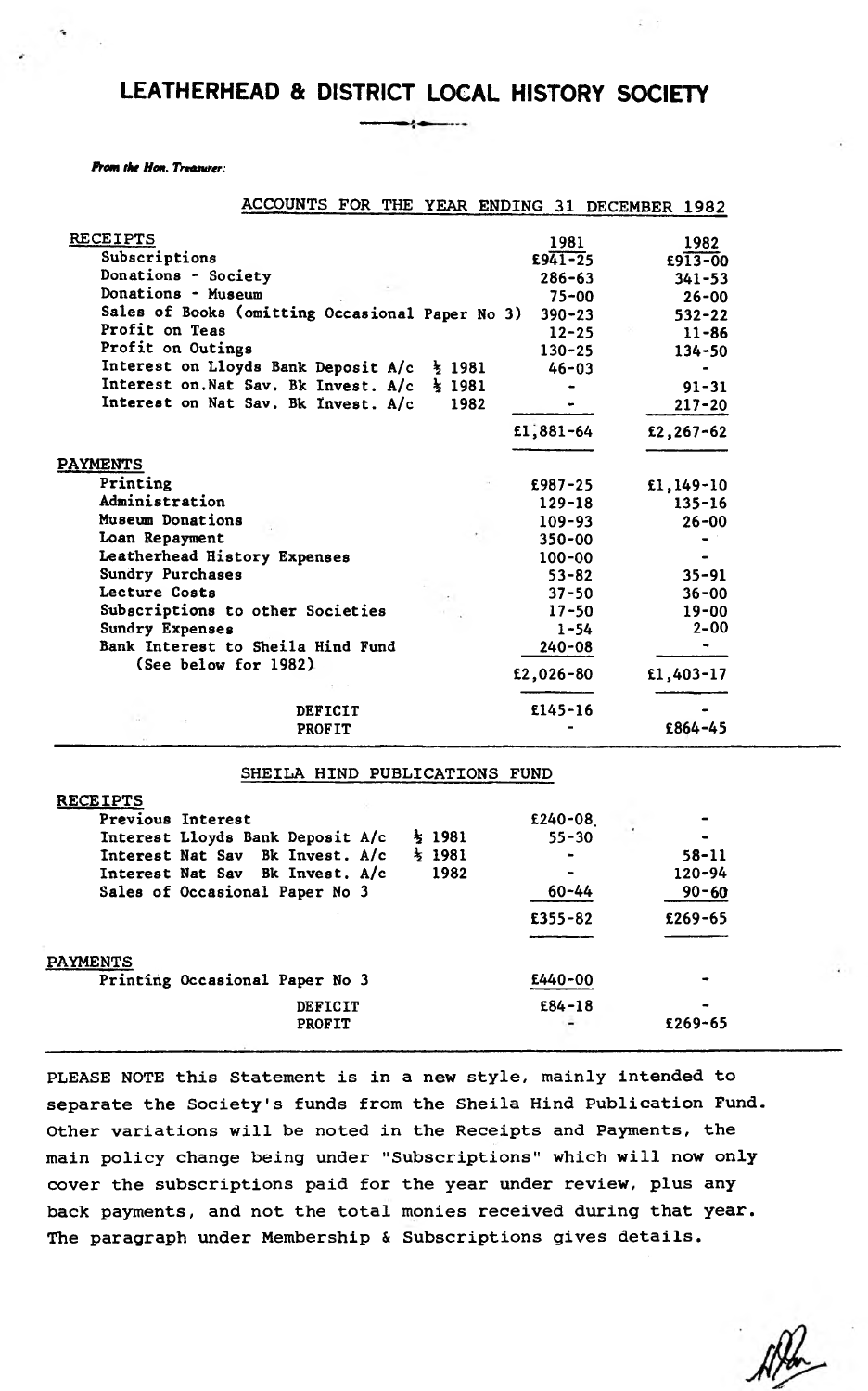# BALANCE SHEET

| <b>SOCIETY</b>             | <u> 1981 </u> |              |      |            | 1982         |  |
|----------------------------|---------------|--------------|------|------------|--------------|--|
| Accumulated Funds B/F      | £1,888-60     |              |      | £1,750-44  |              |  |
| Less Deficit               | $145 - 16$    |              |      |            |              |  |
| Plus Profit                |               |              |      | $864 - 45$ |              |  |
|                            | £1,743-44     |              |      | £2,614-89  |              |  |
| Add Subs paid in ad-       |               |              |      |            |              |  |
| vance for next             |               |              |      |            |              |  |
| £110<br>year               |               |              | £113 |            |              |  |
| Less current               |               |              |      |            |              |  |
| Subs dealt with in<br>£103 | $7 - 00$      |              | £107 | $6 - 00$   |              |  |
| previous a/c               |               | £1,750-44    |      |            | £2,620-89    |  |
|                            |               |              |      |            |              |  |
| SHEILA HIND FUND           |               |              |      |            |              |  |
| Accumulated Funds B/F      | £1,000-00     |              |      | $£915-82$  |              |  |
| Less Deficit               | $84 - 18$     |              |      |            |              |  |
| Plus Profit                |               |              |      | $269 - 65$ |              |  |
|                            |               | $915 - 82$   |      |            | 1,185-47     |  |
|                            |               | $£2,666-26$  |      |            | £3,806-36    |  |
|                            |               |              |      |            |              |  |
| Represented by:            |               |              |      |            |              |  |
| Lloyds Bank Current A/c    |               | $£466 - 26$  |      |            | $218 - 80$   |  |
| Nat Sav Bk Investment A/c  |               | $2,200 - 00$ |      |            | $3,587 - 56$ |  |
|                            |               | $£2,666-26$  |      |            | £3,806-36    |  |
|                            |               |              |      |            |              |  |

Dated 22<sup>nd</sup> *Hebruary* 1983

**I certify that the above statement is in accordance with the books and records produced to me and is, in my opinion, correct.**

**Honorary Auditor Honorary TreasurB A Kirkby** HJ l

|                | MEMBERSHIP                                |            | & SUBSCRIPTIONS FOR 1982 |             |
|----------------|-------------------------------------------|------------|--------------------------|-------------|
|                | 35 Paid full                              | $£3 -$     | in 1981                  | $£105 - 00$ |
|                | 1 Paid only                               | $\pmb{12}$ | in 1981                  | $2 - 00$    |
|                | Balance                                   | f1         | in 1982                  | $1 - 00$    |
|                | 11 Old rate                               |            | £1-25 in 1982            | $13 - 75$   |
|                | 18 Old rate                               | £2         | in 1982                  | $36 - 00$   |
|                | 245 Correct                               | £3         | in 1982                  | $735 - 00$  |
|                | Back payments                             |            |                          | $20 - 25$   |
|                | 310 Plus 13 Honorary Members              |            |                          | £913-00     |
|                |                                           |            |                          |             |
|                | MEMBERS WHO HAVE PAID IN ADVANCE FOR 1983 |            |                          |             |
| 22             | Paid new rate £4                          |            | in 1982                  | $£88 - 00$  |
| 7              | Paid old rate £3                          |            | in 1982                  | $21 - 00$   |
| $\mathbf{1}$   | Part rate                                 | £2         | in 1982                  | $2 - 00$    |
| $\overline{2}$ | Junior rate £1                            |            | in 1982                  | $2 - 00$    |
| 32             |                                           |            |                          | £113-00     |
|                |                                           |            |                          |             |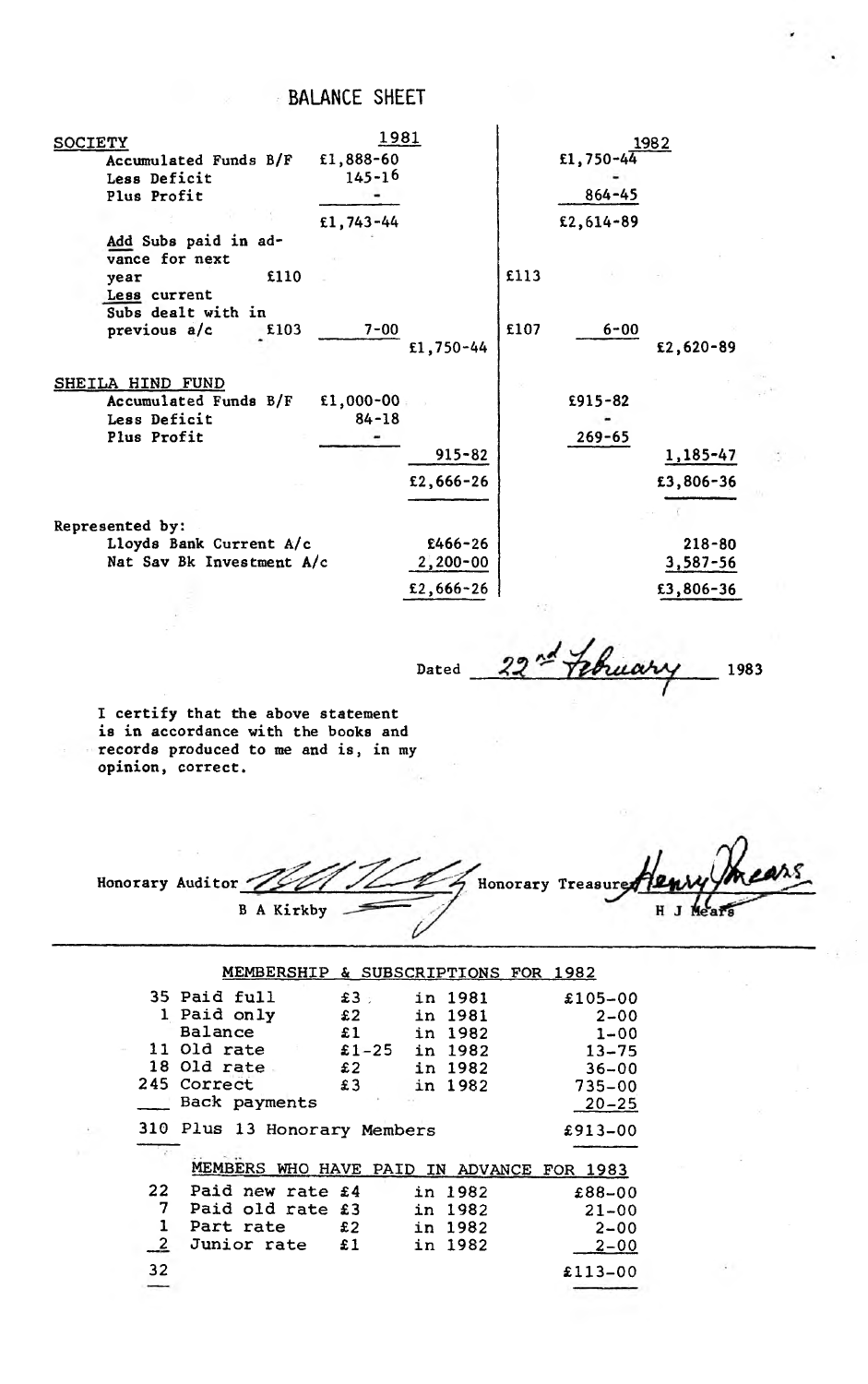# LEATHERHEAD MUSEUM

AND HERITAGE CENTRE TRUST

Reg. Charity No. 273978.

HAMPTON COTTAGE, BlfCHURCH STREET, LEATHERHEAO, SURREY.

Please reply to :-

#### **Income ANNUAL ACCOUNTS AS AT 30 SEPTEMBER 1982 Donations and certain money-raising projects Profit on Sale of Books and Leaflets Interest from Investments to meet Loan Repayment Interest from Bank Deposit Account Friends of Museum (Ashtead Supper Project gross receipts 1981 only) 1981 1+53.88 not isolated 350.19 195.39 628.93** 1982 **U20.25 )**  $48.00$   $($ a) **331.U9 93.95 52.00 (b) 1,628.39 9U5.69 Expenditure Administration - Publicity Expenses, Service Charges 292.06 Investments 500.00 Repayment of Short-Term Loans** 1,000.00 **Renovation and Maintenance of Hampton Cottage Labour and materials ................. 312.53 Costs incurred with Ashtead Supper Project 250.00 201.93 ^15-05 (c) NIL NIL (d) NIL Bank Balance at beginning of year Excess of Income over Expenditure Excess of Expenditure over Income Bank Balance at end of year Donations held by the History Society but not yet transferred ...... 2,35^.59 1,311.97 NIL** 726.20 **585.77 NIL** 616.98 **585.77 328.71 NIL** 9 1 **U.U**8 **NIL 585.77** 9 1 **^.** 1+8

**Auditors Report**

**I certify that I have made an examination of the books and records of the Trust and that the foregoing Statement is in accordance therewith and is, in my opinion, correct.**

Accountant & Auditor Creat Bookham, Surroy

**I declare that the foregoing Statement of Accounts is correct.**

**J.R. Bull Treasurer of the Trust**

Date: 16th November 1082